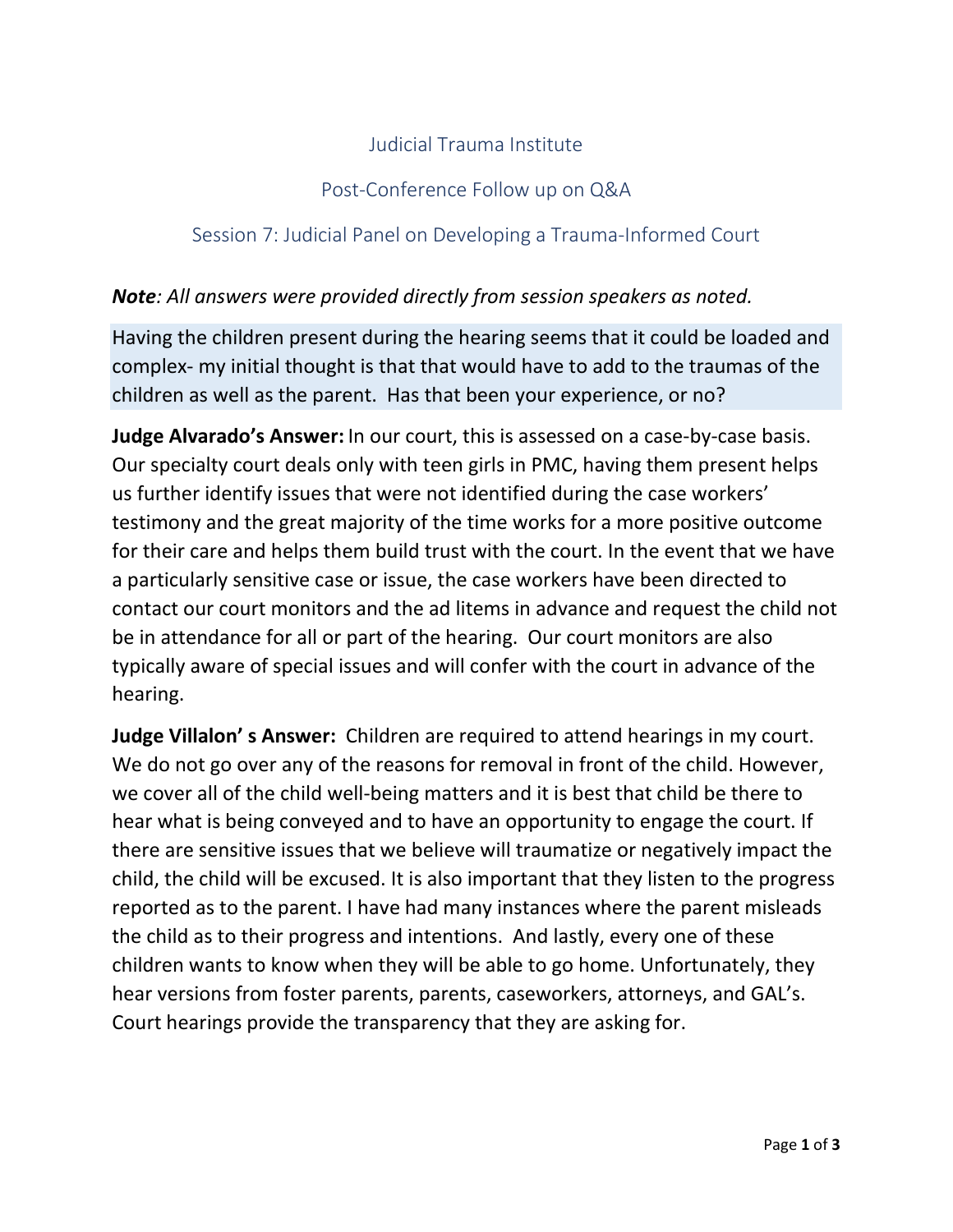## Judge Alvarado, how do you recruit and train your mentors?

**Judge Alvarado's Live Written Answer:** We recruit though our community partners, during jury supervision, community events, and anytime I have an audience of people. I talk about PEARLS and invite participation often. We have an application and background check process. Once our volunteers have gone through this process and have accepted the commitment, we train them in two full day training sessions focused on DBT and TBRI. We also train throughout the year during program time while the girls attend group therapy.

**Judge Villalon' s Answer:** Unfortunately, I do not have a mentorship program in my court. I attempted to establish a mentorship program in cooperation with UTRGV's athletic program a few years ago and encountered nothing but red tape and obstacles by the Department in allowing access to the children. So, we took a different approach and UTRGV opened up athletic and performing arts events to our foster families at no cost. I would love to have a mentorship program.

What a brilliant use of AmeriCorps programming. Kids spend 2/3 of their life in school and yet we have very little to offer them aside from CASA tutoring them! Can you tell us how that piece works?

**Judge Alvarado's Answer:** We utilized One Star's AmeriCorps Vista Project which is designed to build capacity and infrastructure to help more effectively mobilize local resources to our youth in foster care. While they did not personally tutor youth, our VISTA member was responsible for developing community partnerships with organizations like Grade Potential Tutoring and Workforce Solutions that could assist our youth with school and job development. Our VISTA member also established a management system for the volunteers, mentors, and community partners that provide support, including tutoring youth of the court.